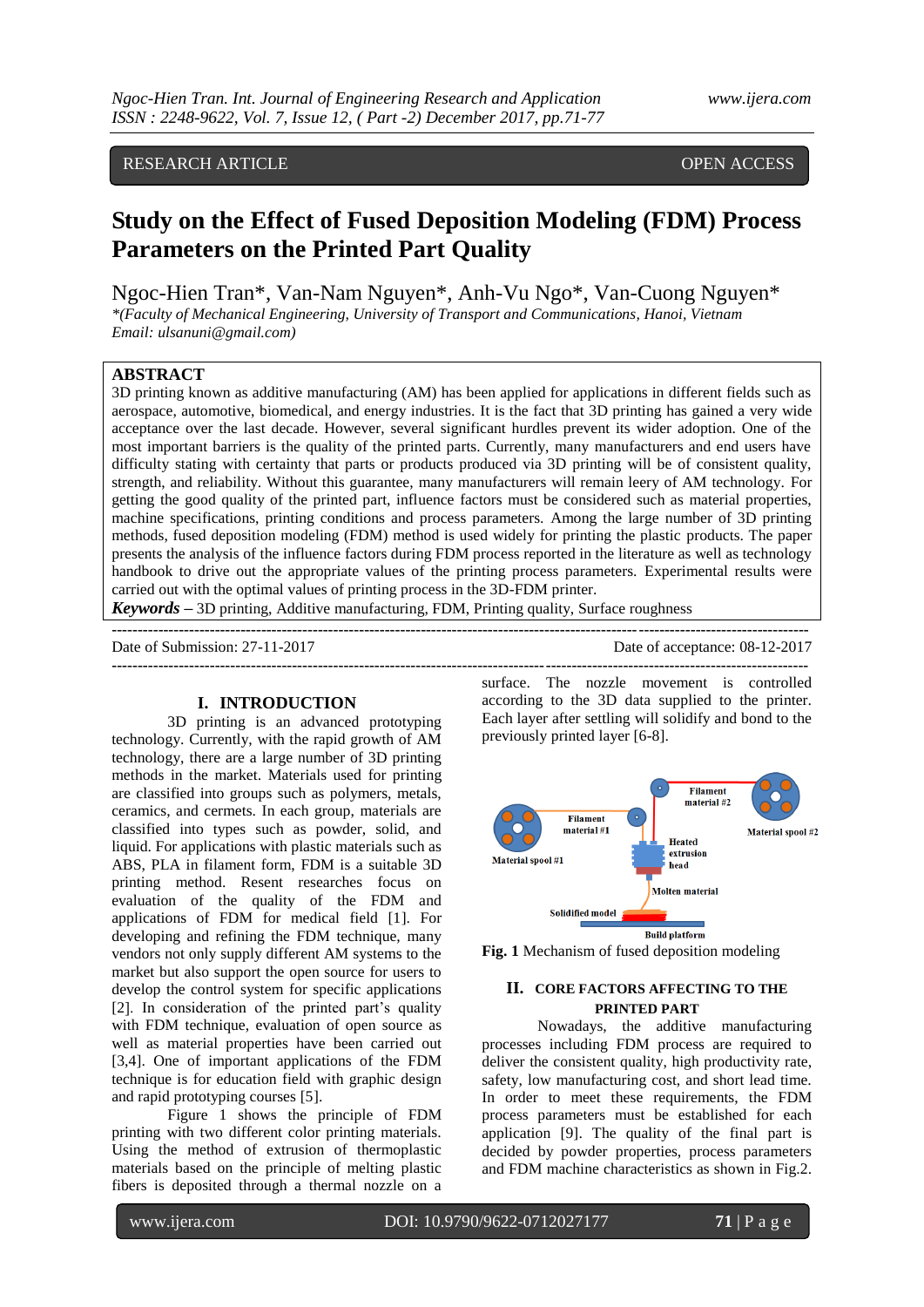For getting the best quality of the printed part, influence factors must be considered such as material properties, machine specifications, printing conditions and process parameters.



**Fig. 2** Influence factors affecting the part quality

Currently, the default setting of printing process parameters provided by the manufacturer is used by user. However, in some cases, these default values do not guarantee quality (dimension error and strength) of the printed part, since there are several process parameters that need to be considered [10]. The key success of the FDM process depends upon the selection of optimal process parameters. Determination of the optimal parameters for printing process plays an important role to ensure quality of products, improve dimensional precision, avoid unacceptable wastes and large amount of scraps, enhance productivity rates and reduce production time and cost [9]. In the literature, the several optimization techniques have been successfully used for optimizing FDM process.

#### **2.1. The heated extrusion head**

Figure 3 shows the printing components including the printing head, heating material, and the cooling unit to ensure the printing head temperature. The printing unit is mounted on the rack and slide on the guide shaft to perform X-axis motion for printing.



Hofstaetter et al. studied on the temperature distribution in the printing system with the E3D HotEnd Extruder which is manufactured diameters of 200÷400 μm in the nozzle tip [11]. The temperature distribution ensures that the suitable printing temperature for ABS material is 230 °C as shown in Fig. 4.



#### **2.2. Nozzle diameter**

Choosing the optimum nozzle diameter is very important, not only in terms of accuracy but also in terms of the extrusion time [12]. The nozzle diameter is in the range from 0.2 mm to 0.4 mm [13]. The 0.3 mm diameter nozzle has been suggested as the optimum value for extruding PLA material in consideration of the extrusion time. This effect is shown in the formula for calculating the extrusion time as follows [12]:

$$
Extusion time = \frac{V}{d \times f \times l}
$$

In which *V* is the volume of the printed part  $\text{(mm}^3)$ , *d* 

www.ijera.com DOI: 10.9790/9622-0712027177 **72** | P a g e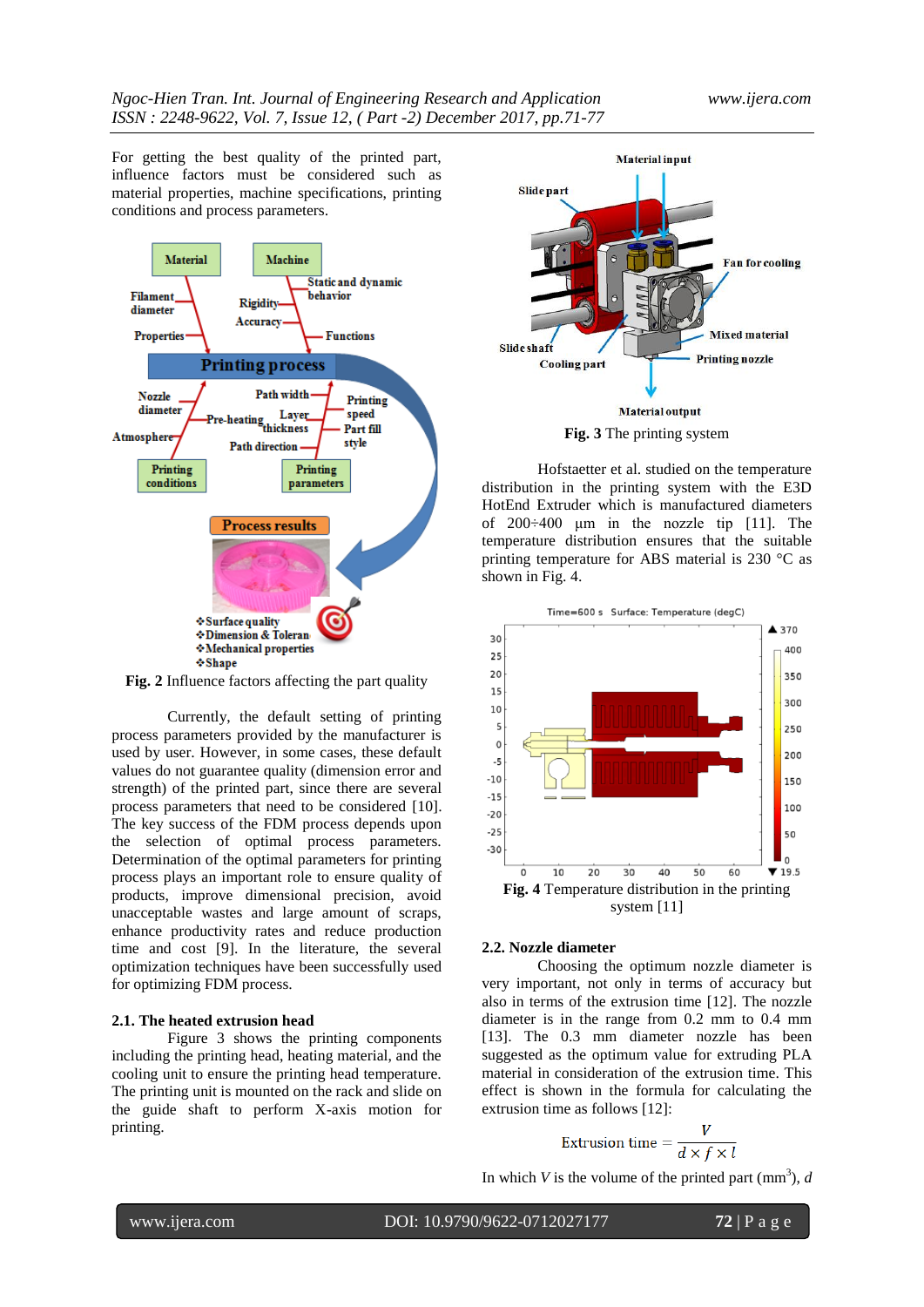is the nozzle diameter (mm), *f* refers to the filament feed rate (mm/s) and *l* is the total layer thickness (mm).

#### **2.3. Printing process parameters**

The printing process parameters such as the layer thickness, path width, printing speed, and path direction as shown in Fig .5 play an important role on the printed part quality. In the literature, many researchers have reported the relationship of the printing parameters with the quality as surface roughness. The estimation of surface roughness for FDM systems was carried out by Nourghassemi [14].



**Fig. 5** Printing process parameters

The factor having the most important influence on the surface roughness is the layer thickness compared to path width and printing speed. It was also revealed that there was inverse relation between layer thickness and surface roughness [9].

#### **2.4. Slicing and machine path generation**

There is no standard machine path code for rapid prototyping (RP) because of the differences in the nature of rapid prototyping processes. Each RP process, based on its characteristics and requirements, uses the standard CAD file format to extract the required data for the process. The CAPP system needs a specialized machine path generator to create an appropriate machine path file. Machine path such as boundary path and hatch path should produce the printing pattern that enables the machine user to easily remove the fabricated part from the surrounding material. The machine path generator

provides the ability to process CAD models of any size and complexity, the ability for machine path verification before sending the file to the machine, and the ability to fix the possible STL files disconnection errors.



Fig. 6 Steps of slicing and machine path generation [15]

The CAPP system uses STL files with the ASCII format as input and works in two steps (Fig. 6). The first step generates slices at each increment of Z by intersecting the XY plane with the facets within the part. The second step uses all individual unsorted intersection lines in each Z increment to form the contour. This step includes sorting the intersection lines, recognizing the closed loops and disconnections (STL file error), and generating the machine path such as boundary path and hatch path, and simulation files.

In the first step the STL file is read as input. Slice files are then generated by executing the slicing algorithm. Only the intersection of those facets that intersect current Z=z are calculated and saved. In this step, one facet is read at a time from the STL file. Then the intersection lines of this facet with all XY planes are calculated. The intersection lines are stored in the specified file for the associated z increment. This results in one intersection line on each XY plane. By repeating this process for all facets, a set of slices is generated.

The example shown in Fig. 7 illustrates the slicing algorithm. After the completion of the slicing process, a set of vectors becomes available in each z increment. These vectors are not connected and are not in sequence.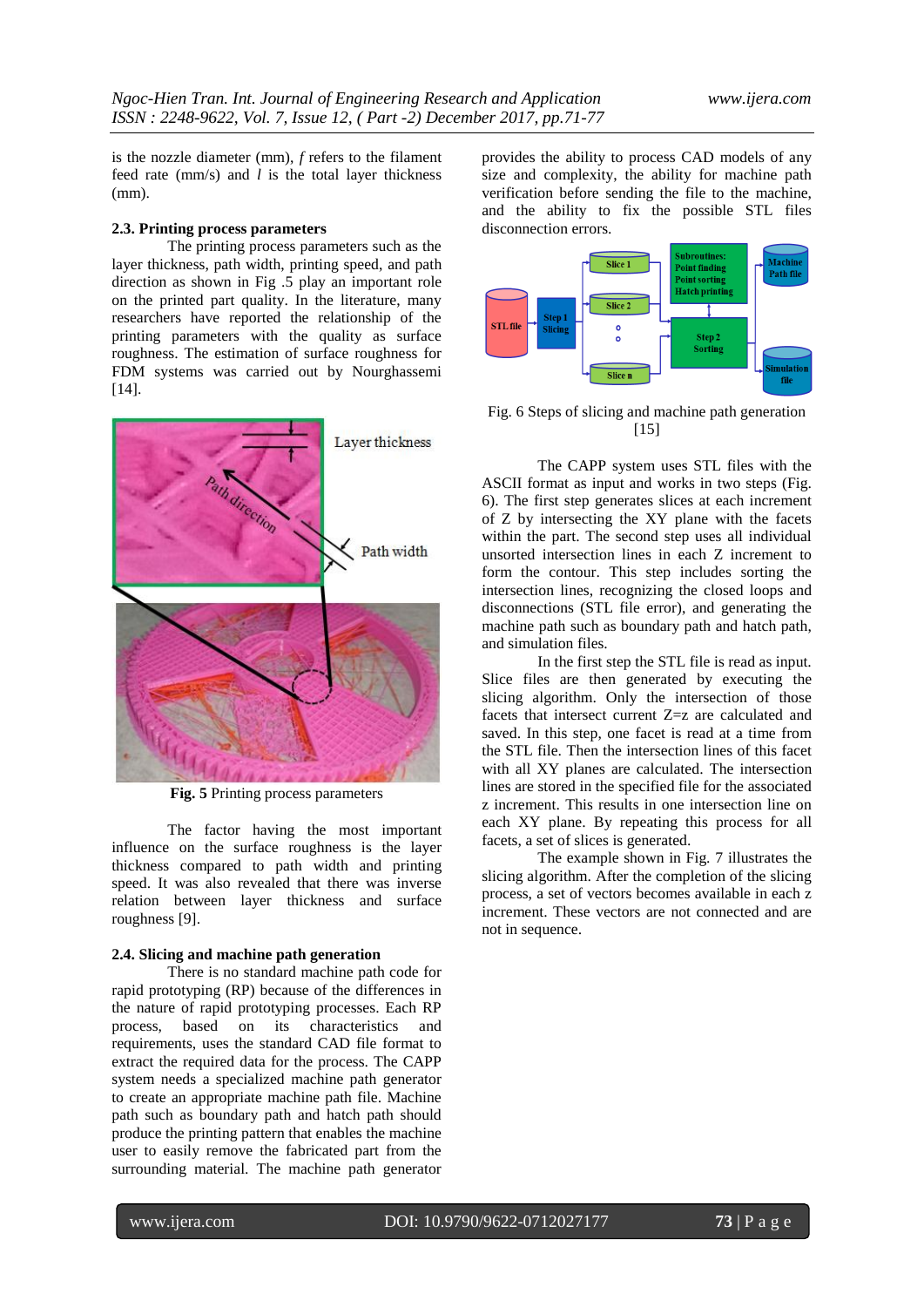



**Fig. 8** Machine path generation [15]

In the machine path generation process as shown in Fig. 8, the software starts from one vector and tries to find the next connected vector to this vector. Then it does the same for the newly found vector until it reaches the start point of the first vector (in the closed loop cases) or finds a vector with no leading attachment (in faulty STL files containing disconnections). To sort the vectors, the algorithm reads one vector at a time from a slice file and writes it to another file. This file is either path file, when vector is connected to previous vector, or temp file, when the vector is not connected to the previous vector. Therefore, the sorting process does not need a large amount of memory to sort the data, and there is no limitation on the number of vectors in a slice and on input file size. This algorithm can generate a machine path even with disconnection errors in the STL file [15]. At disconnection instances the system sends a message to a log file and turns the printer off and starts from a new vector. In either case the printer is turned off and the system starts printing from another start point.

#### **III. EXPERIMENTAL RESULTS**

Figure 9 shows the structure of a 3D printer designed and manufactured. The Marlin software was chosen as the 3D printing driver software. Marlin is an Arduino-based program for 3D printing controllers using the Atmel's AVR microcontrollers. For each design of the 3D printers, it is necessary to set the following information: information of the control circuit; printer name; number of plastic extrusion; source type; temperature sensor; set up the extruder temperature stabilization; minimum allowable temperature; maximum allowable temperature; power supply for heat table; set up to prevent temperature problems for the printer; set the print area size; and set up the LCD controller.



**Fig. 9** Model of the manufactured 3D-FDM printer

Repetier-Host V1.6.2 software is used to create G-code for 3D printer. The parameters on the Repetier-Host software must be properly installed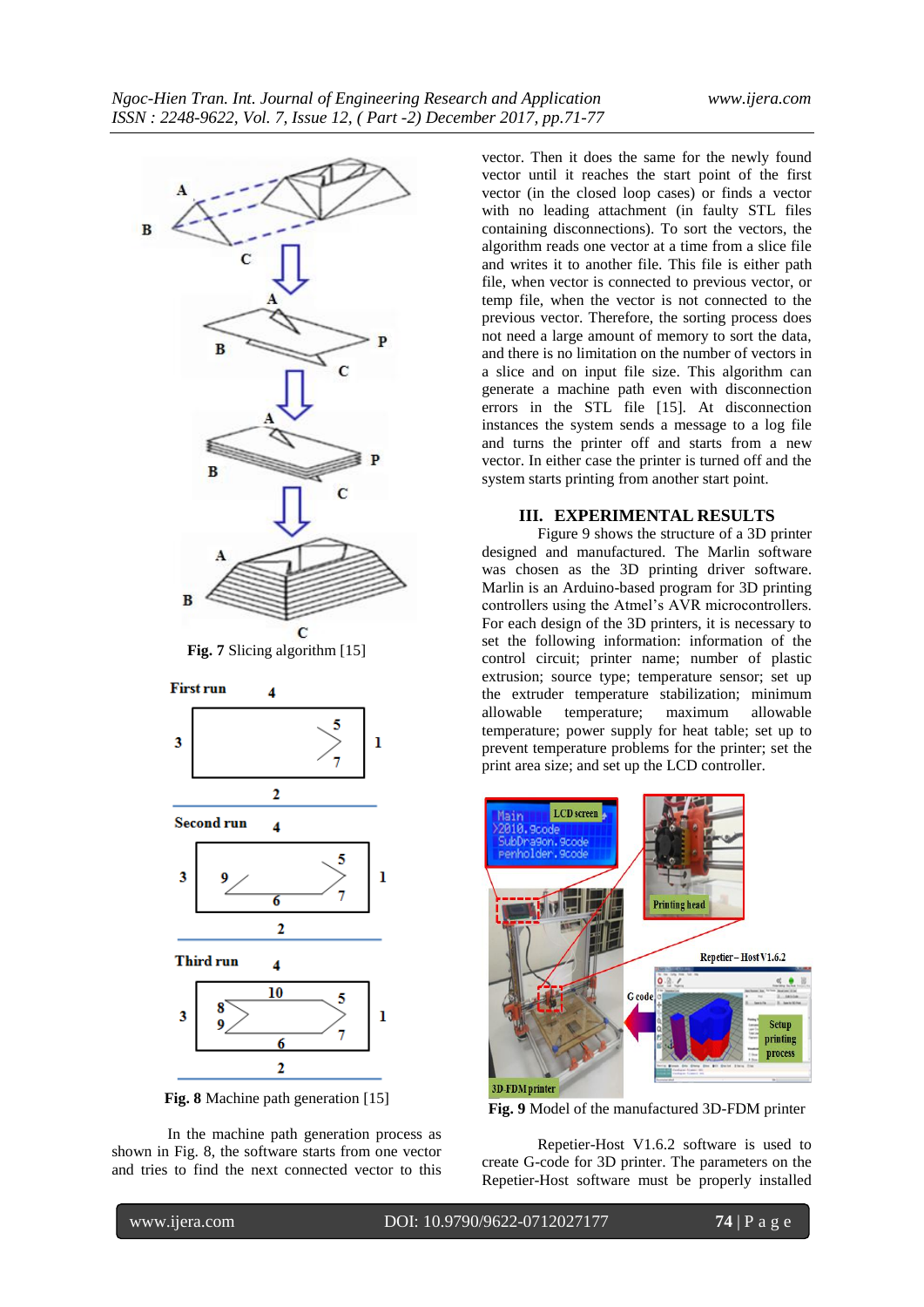with the 3D printer to be used.

The specifications of the 3D-FDM printer are as follows:

- 3D printer with FDM printing technology;
- Printing materials: ABS, PLA plastics;
- Maximum product size: 310x310x250mm;
- Printing thickness:  $0.1 \div 0.5$  mm.



**Fig. 10** Driver system for printing process

Figure 10 illustrates the 3D-FDM machine's driver system. The motors (described by 1 and 2) drive the printing head (described by 11) to translate up and down along the Z axis through screws and shafts (described by 8 and 9). The printing head is driven to translate along the X axis by the motor (described by 5) through the belt conveyor (described by 7). The build platform (described by 10) translates along the Y axis using the motor (described by 12) through the belt conveyor (described by 6). The motors (described by 1, 2, 3, 4, 5 and 12) are NEMA 17 42H42HM-0504A-18 motors. The motors (described by 3, 4) are used to drive the roll of plastic material for the printing head.

Printing the elements such as gears and shafts, then assembling these elements to a gear box as shown in Fig. 11 are a case study of this research. Systematic procedure for printing an element as the gear is described in Fig .12.



**Fig. 11** Printed gears and shafts in the gear box



Application **Fig. 12** Steps for printing the gear



**Fig. 13** Slicing model of the gear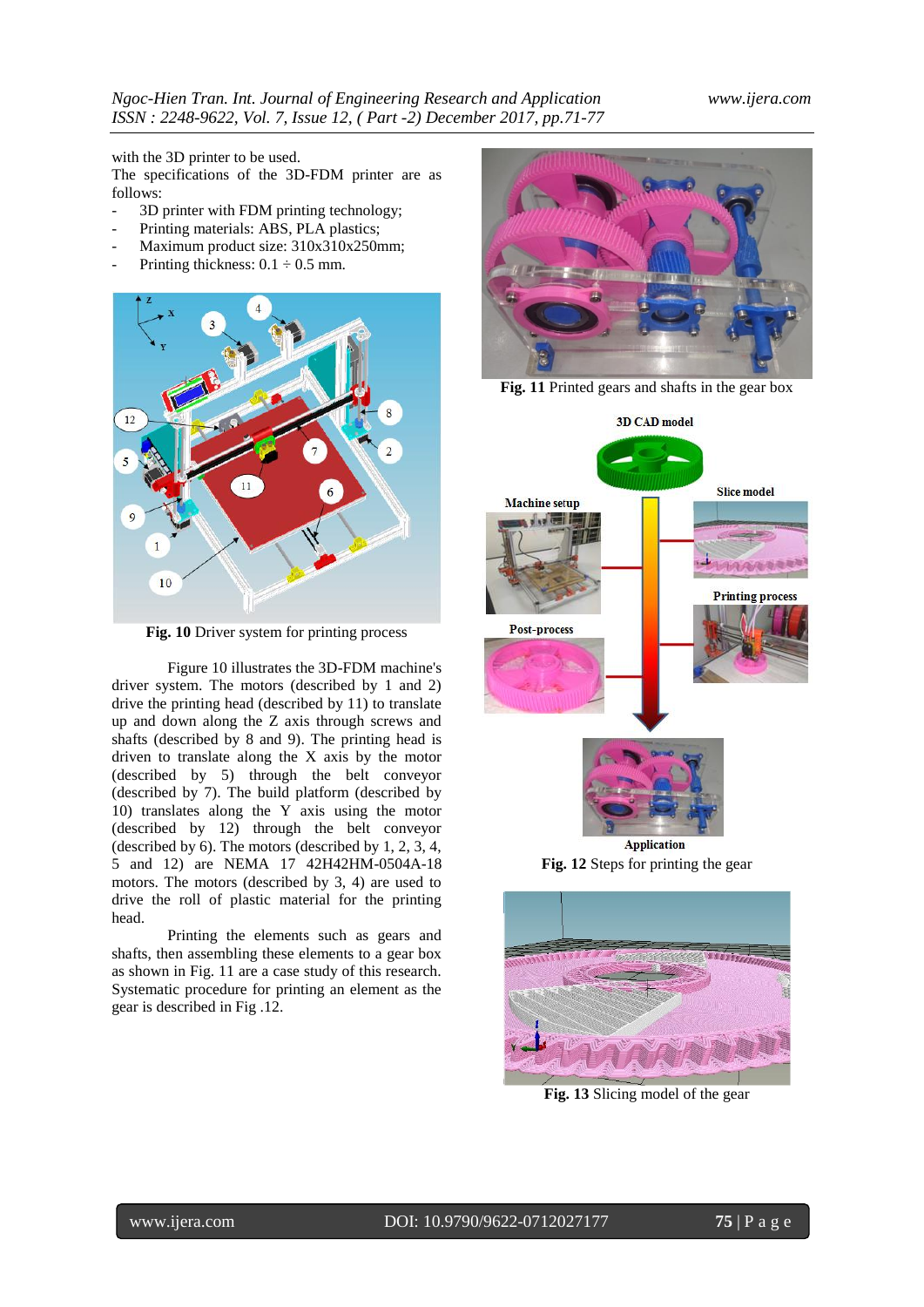

**Fig. 14** Printing process

Slicing model of the gear and the printing process are shown in Fig. 13 and 14, respectively. Parameters for printing gears and shafts are as follows:

- Nozzle diameter: 0.3 mm;
- Layer thickness: 0.2 mm;
- Printing speed:  $15\div 20$  mm/s;
- Filament diameter: 1.8 mm;
- Path style: Rectilinear;
- Materials: ABS, PLA;
- Printing temperature: 205  $^{\circ}$ C (PLA); 230  $^{\circ}$ C (ABS).

Gears and shafts were printed successfully on the 3D-FDM printer with the above mentioned printing parameters. The geometrical models of these parts are shown in Fig. 11. The dimensional accuracy of the printed parts is in the allowable limits. The deviation is recognized by comparing the CAD model with the scanned model of the printed part.

## **IV. CONCLUSION**

3D printing with FDM method are applied widely for printing the plastic parts. For education field in universities, rapid prototyping from 3D printing enables to build 3D models for graphic design and rapid prototyping courses. On the basis of inheriting the available research for training in universities, the authors proposed the design and manufacture of 3D printer using FDM printing method (3D-FDM) [16]. This paper presents the results on analysis of influence factors to the part quality. Then, the optimal values of printing process are applied for printing the gears and shafts of the gear box with ABS and PLA materials. In those applications, for education in universities, 3D models for training are focused on.

#### **ACKNOWLEDGEMENTS**

This work was funded by Vietnam Ministry of Education and Training. [Grant number: B2016- GHA-06].

#### **REFERENCES**

- [1] H. Chen, X. Yang, L. Chen, Y. Wang, and Y. Sun, Application of FDM three-dimensional printing technology in the digital manufacture of custom edentulous mandible trays, *Scientific Reports, 6,* 2016, 1-6.
- [2] http://www.reprap.org, Octorber, 2017.
- [3] L.M. Galantucci, I. Bodi, J. Kacani, and F. Lavecchia, Analysis of dimensional performance for a 3D open-source printer based on fused deposition modeling technique, *Procedia CIRP, 28,* 2015, 82-87.
- [4] S.H. Kochesfahani, Improving PLA-based material for FDM 3D-printers using minerals (principles and method development), *SPE ANTEC, Indianapolis*, 2016, 1598-1614.
- [5] C.P. de Sampaio, R.M. de O. Spinosa, J. Vicentin, D.Y. Tsukahara, J.C. da Silva, S.L.S. Borghi, and F. Rostirolla, 3D printing in graphic design education: Educational experiences using fused deposition modeling (FDM) in a Brazilian university, in Bártolo et al. (Ed.), *High Value Manufacturing*: *Advanced Research in Virtual and Rapid Prototyping,* (CRC Press, 2014) 25-30.
- [6] G. Budzik, The use of the rapid prototyping method for the manufacture and examination of gear wheels, in M.E. Hoque (Ed.), *Advanced Applications of Rapid Prototyping Technology in Modern Engineering*, (InTech publisher, 2011) 339-364.
- [7] G.N. Levy, R. Schindel, and J.P. Kruth, Rapid manufacturing and rapid tooling with layer manufacturing (LM) technologies: State of the art and future perspectives, *CIRP Annals - Manufacturing Technology*, *52(2),* 2003, 589- 609.
- [8] R.M. Raymond, T.B. Joseph, and M.D. Aaron, Hybrid deposition manufacturing: design strategies for multimaterial mechanisms via three-dimensional printing and material deposition, *Journal of Mechanisms and Robotics*, *7,* 2015, 1-10.
- [9] O.A. Mohamed, S.H. Masood, and J.L. Bhowmik, Optimization of fused deposition modeling process parameters: A review of current research and future prospects, *Adv. Manuf., 3,* 2015, 42–53.
- [10] A.E. Tontowi, L. Ramdani, R.V. Erdizon, and D.K. Baroroh, Optimization of 3D-printer process parameters for improving quality of polylactic acid printed part, *International Journal of Engineering and Technology, 9(2),* 2017, 589-600.
- [11] T. Hofstaetter, R. Pimentel, D.B. Pedersen, M. Mischkot, and H.N. Hansen, Simulation of a downsized FDM nozzle, *Proc. 2015 COMSOL Conference in Grenoble*, 2015.